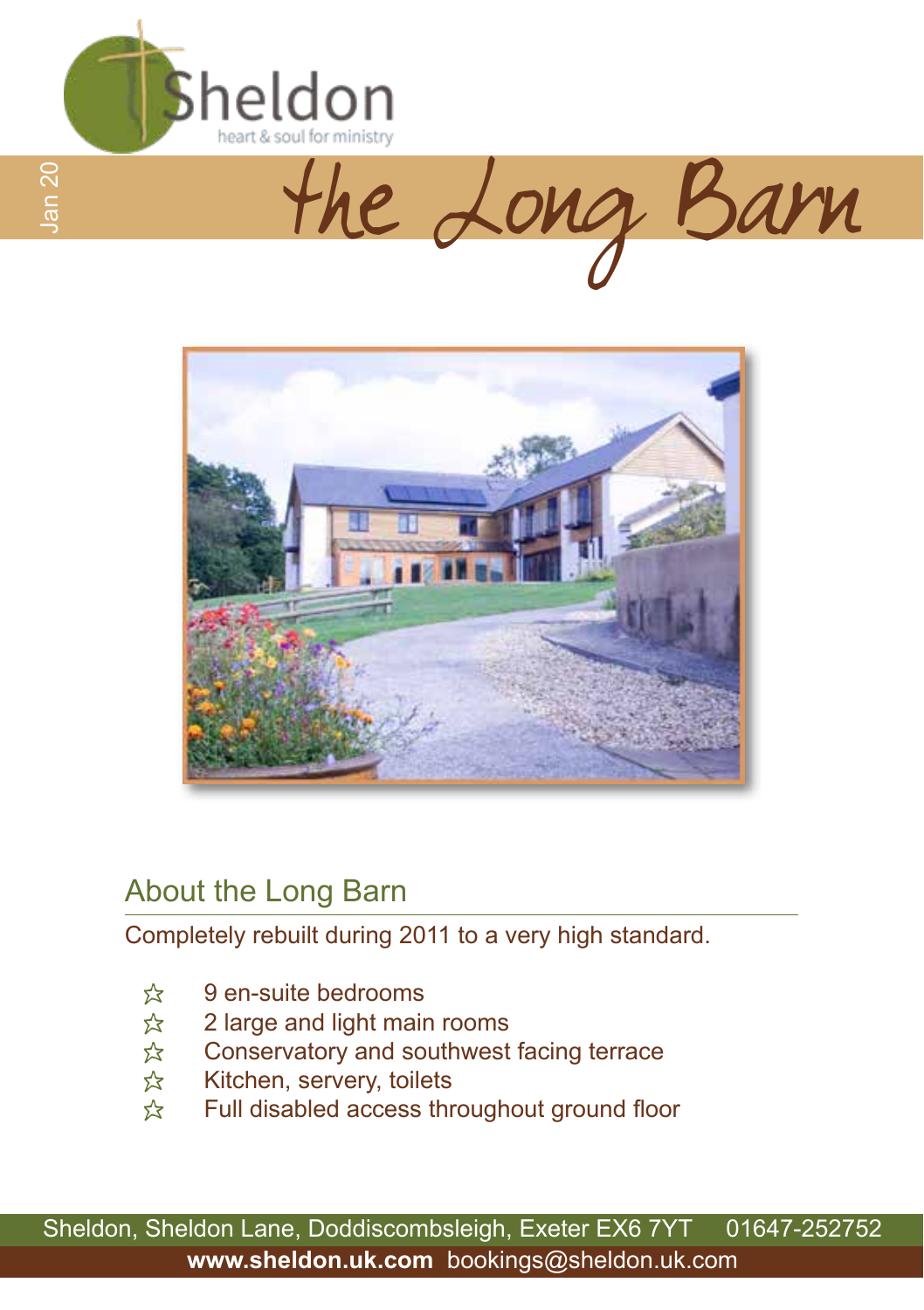## **Long Barn ground floor**

### Large, light and airy **meeting room**

- $\hat{\mathbb{X}}$  chairs and sofas to seat 30<br> $\hat{\mathbb{X}}$  adioining servery
- adjoining servery

### Large and light **dining room** or second **meeting room** adjoins kitchen

- $\approx$  8 folding tables
- $\hat{\mathcal{Z}}$  30 dining chairs<br> $\hat{\mathcal{Z}}$  lightweight chair
- lightweight chairs and sofas to seat 10

Furniture can be moved between the two rooms to suit your needs.

The large folding doors and conservatory/corridor enable you to have free flow between the two main rooms or to have good sound proofing and privacy between them.



Sheldon, Sheldon Lane, Doddiscombsleigh, Exeter EX6 7YT 01647-252752 **www.sheldon.uk.com** bookings@sheldon.uk.com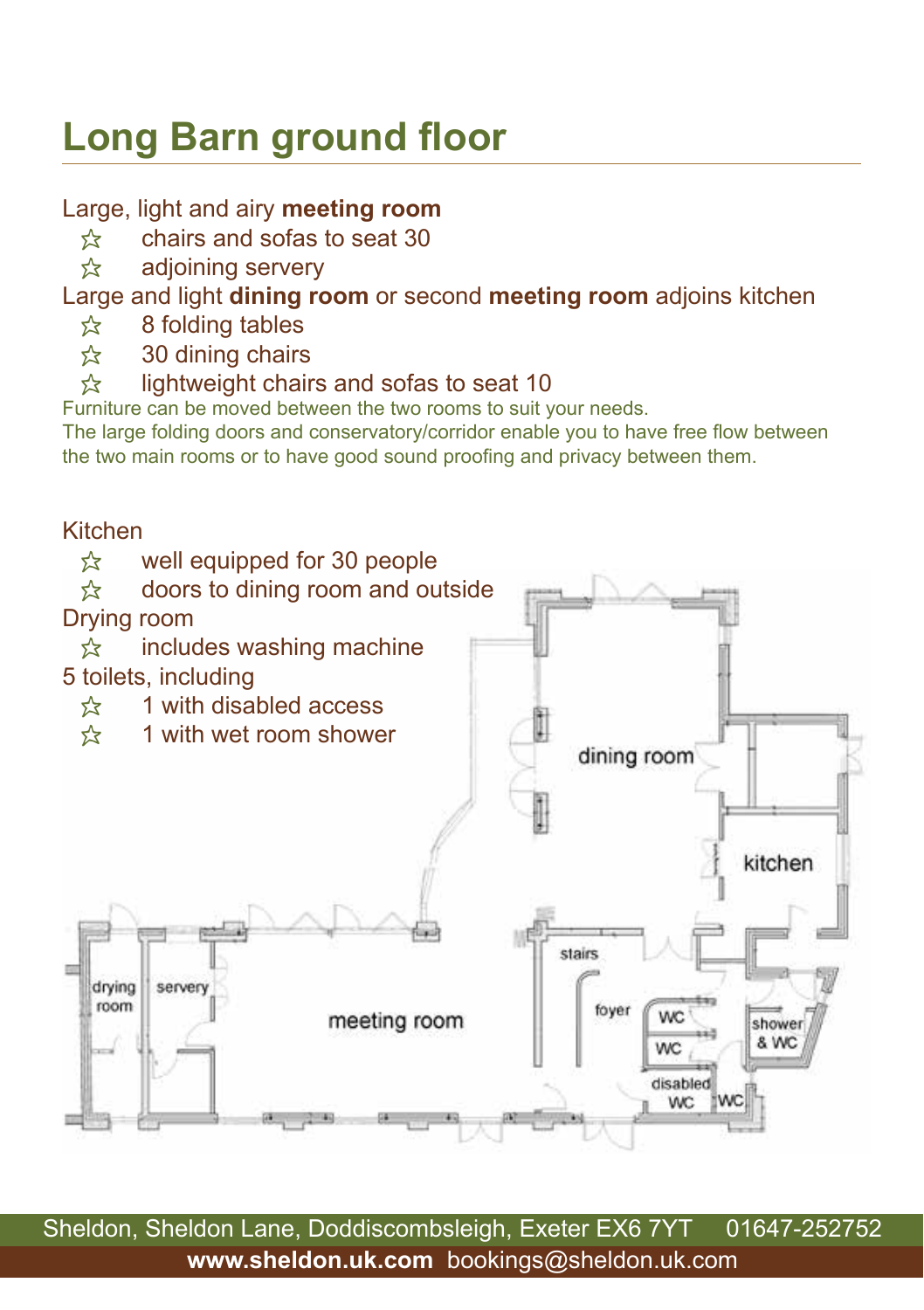### **Long Barn first floor**

All rooms are en-suite, each with a wet room shower, toilet and basin.

Rooms 1,2,3 and 8 each have a small balustraded balcony

All twin rooms can be made into doubles

Some additional mattresses/airbeds can be provided depending on size of group, age etc. Agreed at time of booking.



#### Each room (9) has

twin 1

- $\hat{x}$  one or two easy chairs
- $\hat{\mathcal{R}}$  bedside cabinet<br> $\hat{\mathcal{R}}$  hanging rail
- hanging rail

#### Each bed (17) is supplied with

- $\hat{x}$  2 pillows each with an under-slip
- $\approx$  2 blankets
- $\hat{x}$  mattress protector and under-sheet